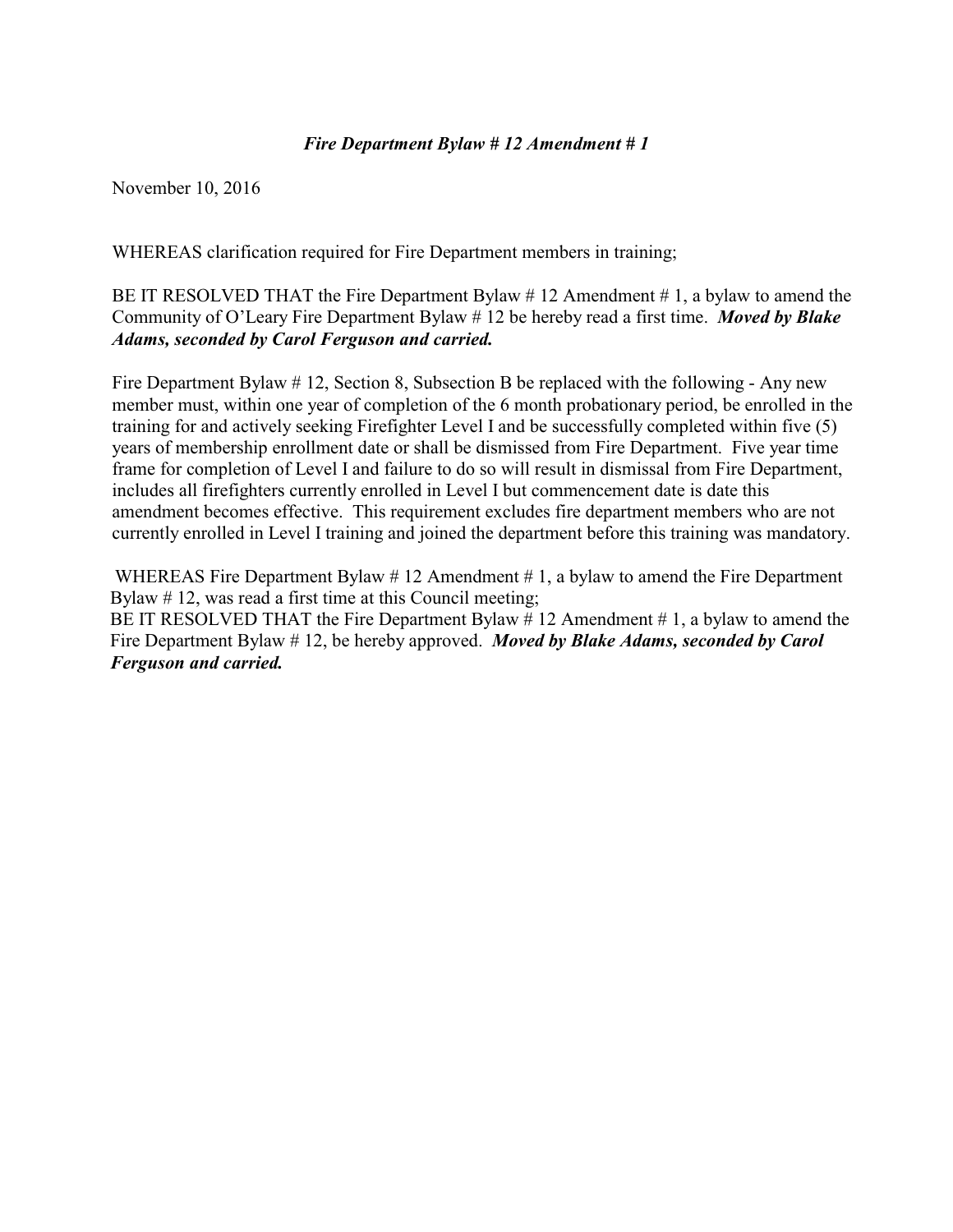# *Fire Department Bylaw # 12 Amendment # 1*

December 8, 2016

WHEREAS clarification required for Fire Department members in training;

AND WHEREAS the Fire Department Bylaw  $\# 12$  Amendment  $\# 1$ , a bylaw to amend the Fire Department Bylaw # 12, was read and formally approved a first time at the council meeting of O'Leary held on November 10, 2016;

BE IT RESOLVED THAT the Fire Department bylaw Amendment #1, a bylaw to amend the Community of O'Leary Fire Department Bylaw # 12 be hereby read a second time. *Moved by Tashia Maynard, seconded by Carol Ferguson and carried.*

WHEREAS clarification required for Fire Department members;

AND WHEREAS the Fire Department Bylaw  $\# 12$  Amendment  $\# 1$ , a bylaw to amend Fire Department Bylaw # 12, was read and formally approved a first time at the council meeting held on November 10, 2016;

AND WHEREAS the Fire Department Bylaw  $# 12$  Amendment  $# 1$ , a bylaw to amend Fire Department Bylaw # 12, was read a second time at this Council meeting;

BE IT RESOLVED that the Fire Department Bylaw  $\# 12$  Amendment  $\# 1$ , a bylaw to amend the Fire Department Bylaw # 12, be hereby approved.

#### *Moved by Joey Dumville, seconded by Marvin MacDonald and carried.*

WHEREAS clarification required for Fire Department members in training;

AND WHEREAS the Fire Department Bylaw  $\# 12$  Amendment  $\# 1$ , a bylaw to amend Fire Department Bylaw # 12, was read and approved at two separate meetings of Council held on different days;

BE IT RESOLVED that the Fire Department Bylaw # 12 Amendment # 1, a bylaw to amend Fire Department Bylaw # 12, be hereby formally adopted.

#### *Moved by Marvin MacDonald, seconded by Joey Dumville and carried.*